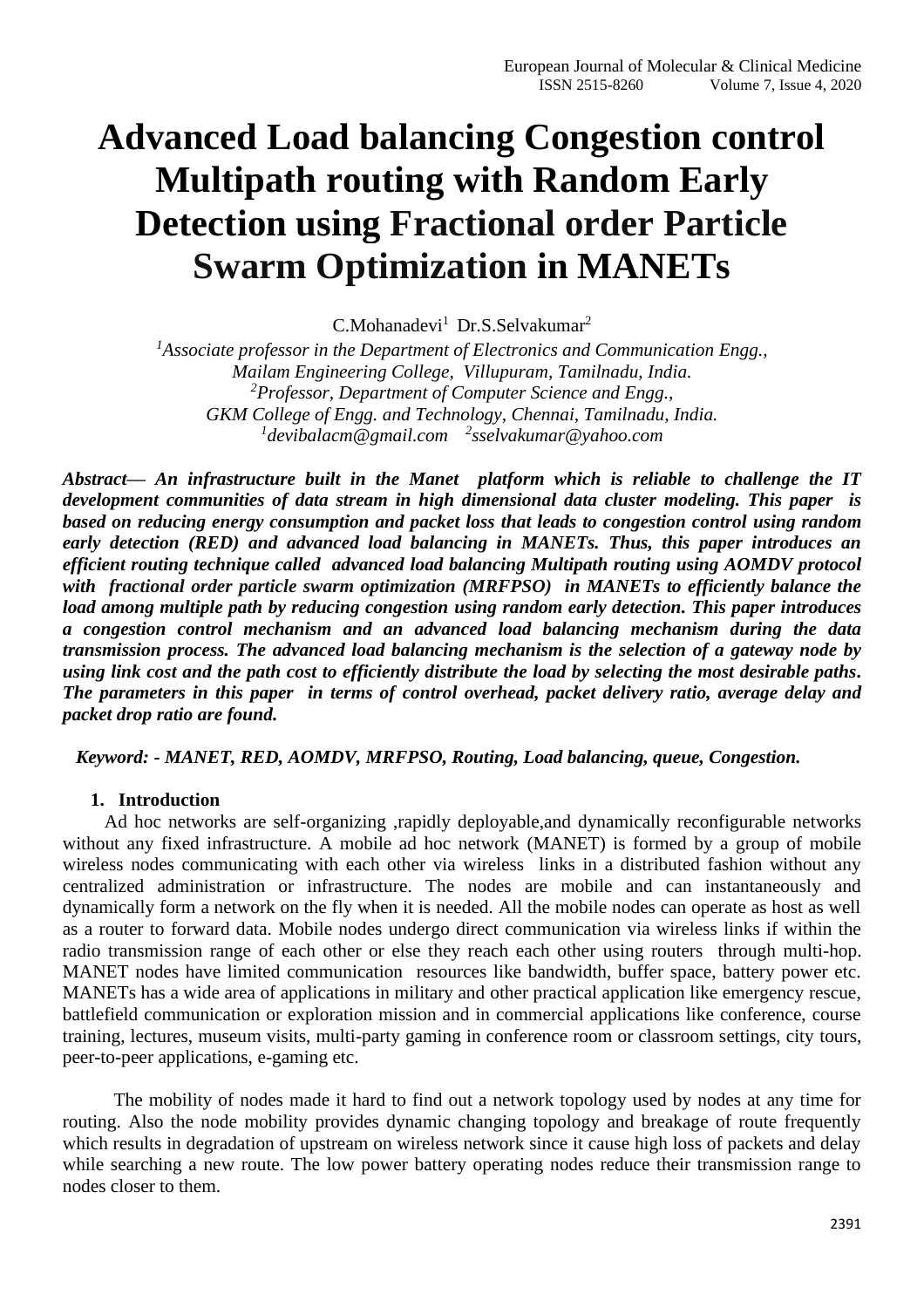### **A. Advanced Load Balancing in MANETs**

 As mobile nodes communicate via bandwidth-constrained, variable capacity, error-prone ,and insecure wireless channels and also wireless links have significantly lower capacity than wired links and hence congestion is more challenging. Also the limited battery power of the mobile nodes reducing the processing power limits the services and applications that can be supported by each node. Heavy load can exhaust nodal resources like bandwidth, processing power, battery energy and memory storage. Also, if any heavily loaded node is congested, it can cause packet loss and buffer overflow which results in longer end-to-end delay, degradation in throughput and loss of transport connections.

 MANETs resource constraints impose a need of proper distribution of the traffic among the mobile hosts. Since heavily loaded hosts results in congestion and large delay or results in quick energy depletion causing network partitions and failure of application sessions. Hence load balancing is essential for better utilization of MANET resources and improvement of MANET performance. Load balancing in MANET can reduce traffic congestion as well ad load imbalance, thereby minimizing end-to-end packet delay and maximizing lifetime of mobile nodes, etc. Load imbalance being a most critical issue in the networks, can be overcome by fair distribution of load among nodes in the network to enhance the network performance.

## **B. Multipath routing for advanced load balancing**

 The unpredictable environment , the unreliable wireless medium, and the mobile nodes can lead to various faults in MANETs. These faults can be compensated by multipath routing which enable a single source to establish multiple routes to a single destination node in single route discovery which in turn provide route resilience, higher aggregate bandwidth, and smaller end-to-end delays and better load balancing. Load balancing can be achieved by MANET multi-path routing protocols .Multipath routing between any source –destination pair of nodes balance the load more evenly throughout the network and remove the latency in route discovery after a link break by utilizing the availability of multiple route path. It is believed that multipath routing balances the load significantly better than single path routing and multipath routing results in higher throughput. The number of paths and distance of node from center are the two parameters affecting the load while using multi path routing .

The route discovery in multipath routing has more overheads than in single path routing.

## **C. Congestion control using Random Early Detection(RED)**

Random early detection (RED) gateways for congestion avoidance detects congestion by computing the average queue size. Congestion is found by noticing the dropping packets arriving at the gateway or by setting a bit in packet headers. If the size of the queue becomes large than the threshold value, then a probability function of queue size is determined and insists the network to reduce the window size to reduce cingestion or to slow down the propagation of packets from the source. Thus congestion can be reduced beforehand so that the performance of network will be improved. For RED algorithm, a TCP can be used to guide the pathway.

#### **2. Proposed system**

## **A. Review**

 In the proposed system, the Multipath backbone Routing for load balancing in MANET technique for congestion control multipath routing in manet to efficiently balance the traffic load. Here, the selection of source node is done and it possesses good link status while minimizing the total path cost. Once, the load is detected by the candidate node, then immediately the packets are fragmented and load is distributed though the selected source node.

The selected node is in three useful paths and efficiently distributed the traffic load. Also, for efficient flow distribution a node availability degree standard deviation parameter is decreased the packet drop and increases the packet delivery ratio. In such a way the next implemented phase some error correction techniques such as network coding or forward error correction (FEC) can be implemented in the multipath routing in order to recover the packet losses due to transmission failure. The main advantages of proposed system are a connectivity factor to provide the node density adaptation. This technique increases the system performance by decreasing the overhead and the packets that are retransmitted. The performance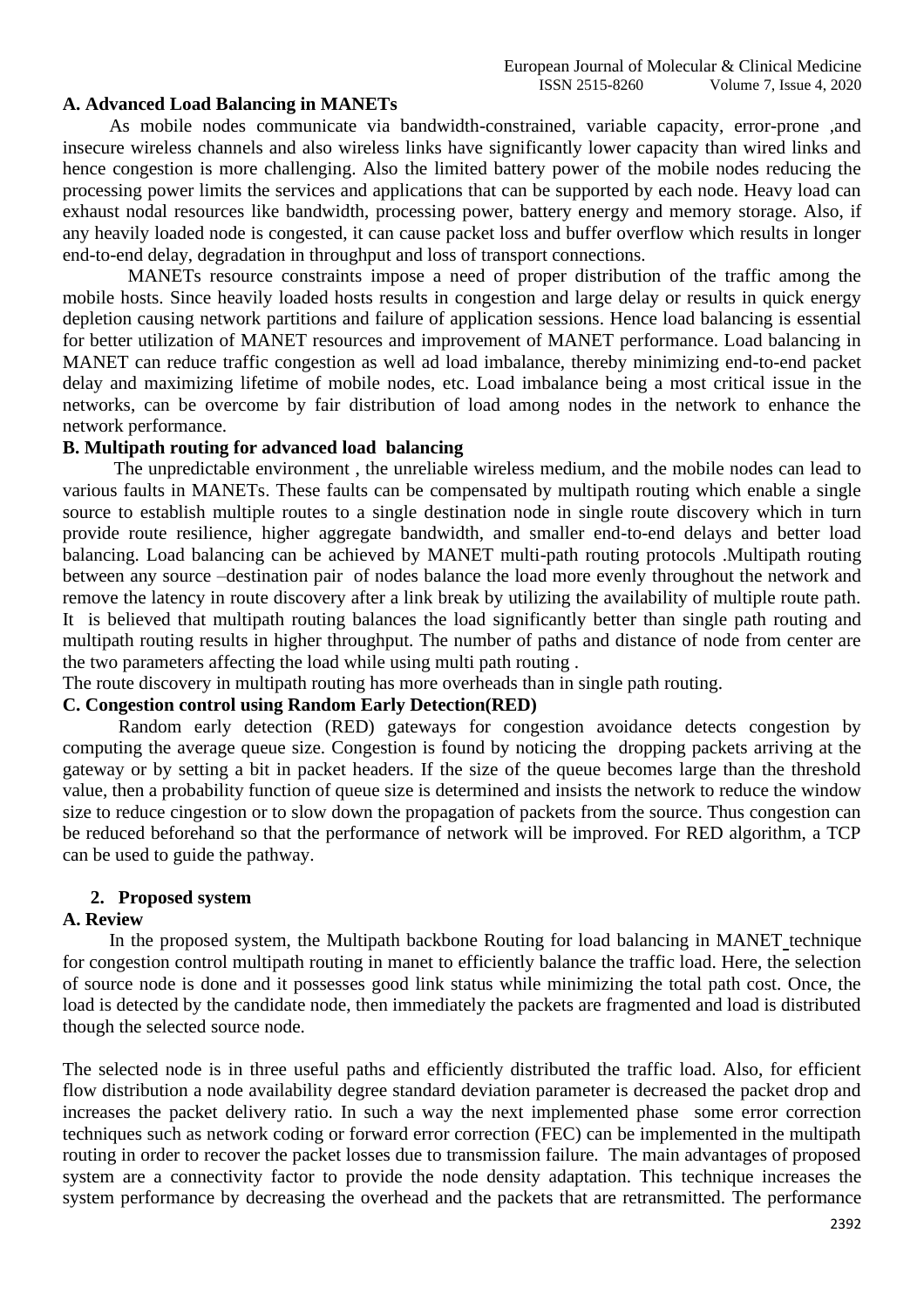Volume 7, Issue 4, 2020 evaluation based on NS2 simulations shows that reduce the routing overhead for multimedia traffic due to the neighbor coverage knowledge and the probabilistic mechanism.

# **B. Particle Swarm Intelligence**

 Swarm intelligence (SI) is a type of artificial intelligence based on the collective behavior of decentralized, self-organized systems. SI system are typically made up of population of simple agents or boids interaction locally with one another and with their environment.

# **C. Fractional order Particle Swarm Optimisation**

The Fractional order Particle Swarm Optimisation (FPSO), is a stochastic algorithm technique for solving computational problems which can be reduced to finding good paths through graphs. This optimization technique is inspired in the way swarms behave and its elements move in a synchronized way, both as a defensive tactic and for searching

food. The particle movement is character-ized by two vectors, representing its current position x and velocity v .

# **F. Steps for the Algorithm**

- $\triangleright$  Step-1: Distribute N nodes on XY-Plane randomly by using rand () function
- ➢ Step-2: Elect Cluster-Head initially
- ➢ Step-3: Find the distance of each node to CH
- $\triangleright$  Step-4: Form the cluster of each CH depending up on the distance
- $\triangleright$  Step-5: Assign initial energy to each node of cluster
- ➢ Step-6: Data transmission takes place cluster member of each cluster to respective CH
- $\triangleright$  Step-7: Elect CH maximum residual energy

Energy is most considerable parameter in cluster formation. The initial energy of the whole network is calculated and the energy of the network after processing the schedule, reflects the energy consumed during communication.

# **G. Calculation of Load**

- $\triangleright$  Load = no of packets released / total number of packets
- ➢ Load is defined as exceed number of packets present in the node with respect to total number of packets.

# **H. End-to-end delay**

The delay time is calculated using optimal delay broadcasting algorithm which means each node sends the neighbor discovery phase to neighbors, from the time taken by source node for broadcasting packets to its neighbor the delay is calculated and nodes are arranged in ascending order in terms of low delay node as first neighbor. Delay can be given by the ratio of time taken by the data packets to reach the target destinations.

Delay  $D = \sum_{n=1}^{\infty} T^n$  (Time taken to receive the packets-Time taken to

send the packets)]/Total number if packets received

# **3. Performance Metrics**

1.**Packet delivery ratio***:* It is the ratio of the data packets delivered to destination nodes to those sent by source nodes.

**2. End-to-end delay:** This is the average time taken for the data packetsto travel from source to destination and the propagation time.

**3. Routing packet overhead: It is** the ratio of the number of control packets to the number of data packets.

**4. Throughput:** This is the *n*umber of packets sent or received per unit time in the network.

# **4. Simulation Results**

 Network simulator 2 is used as the simulation tool in this paper. The Packet Delivery Ratio performance is depending on the percentage of receiving and sending. The proposed method with advanced load balancing improves network performance in terms of Packet Delivery Ratio. The delay is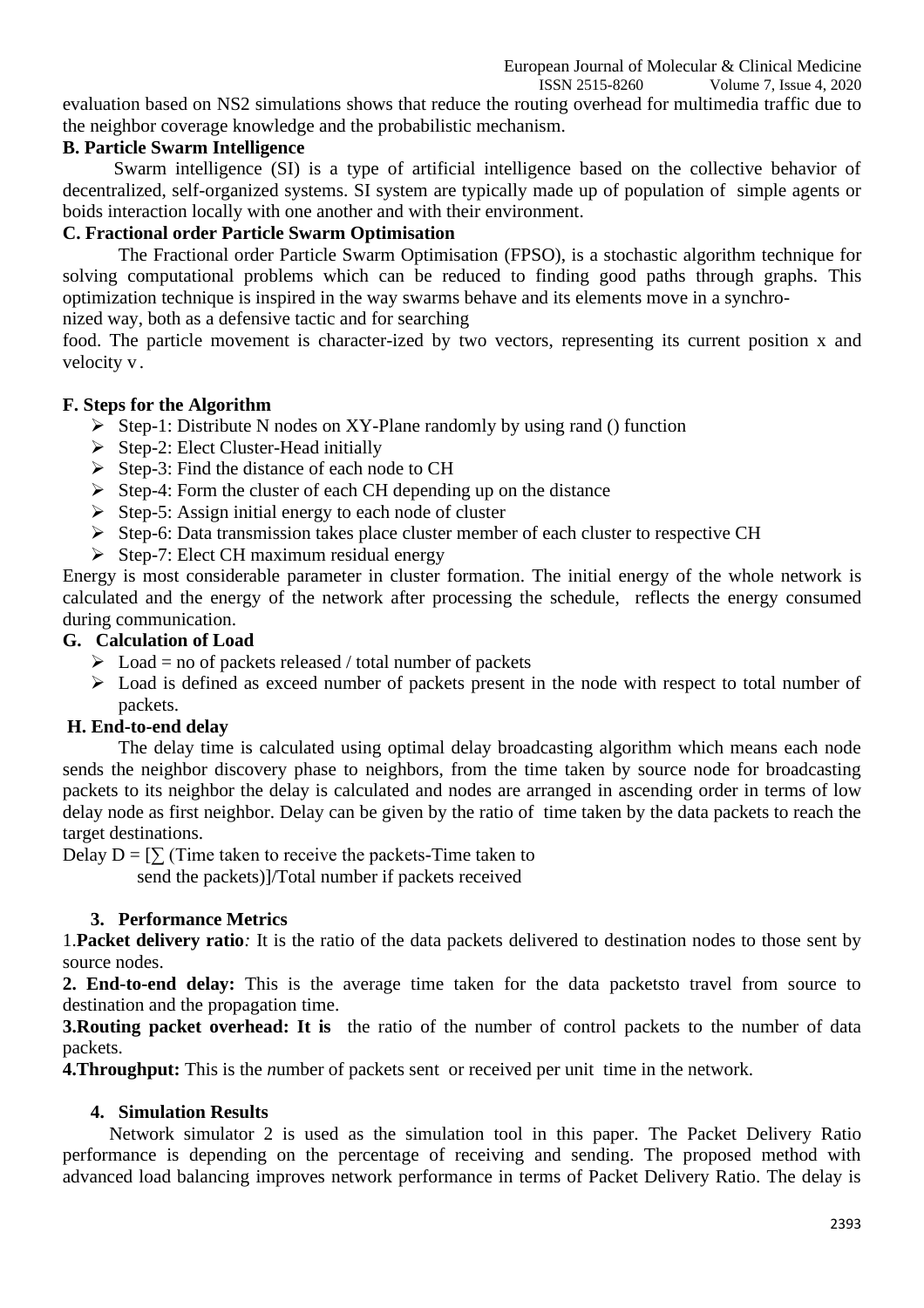decreased and provides reliable path for data delivery. The routing overhead is less and thus the throughput is increased.

## **5. Conclusion**

 The simulation result of Proposed FPSO based congestion control scheme using AOMDV is evaluated through performance metrics and the proposed scheme improves the data receiving, throughput and packet delivery ratio. Using advanced load balancing scheme the proposed system maintains good network performance. The AOMDV protocol handles load by choosing aliter path and the established path is congestion controlled by RED the proposed MRFPSO scheme improves the load balancing by providing the average queue size in the available network.



 **Fig 1. Packet Delivery Ratio**

# **6. REFERENCES**

[1] Islam, M.T., Thulasiraman, P. and Thulasiram, R.K.: 'A Parallel Ant Colony Optimization Algorithm for All-Pair Routing in MANETs', Proceedings of International Parallel and Distributed Processing Symposium, 2003.

[2] Yin S. and Lin, X.: 'MALB: MANET Adaptive Load Balancing', IEEE 60th Vehicular Technology Conference VTC 2004- Fall, 2004.

[3] Wang, G., Cao, J., Zhang, L., *et al*.: 'A Novel QoS Multicast Model in Mobile Ad Hoc Networks', Proceedings of the 19th IEEE International Parallel and Distributed Processing Symposium (IPDPS), 2005.

[4] Mueller, S. and Ghosal, D.: 'Analysis of a Distributed Algorithm to Determine Multiple Routes with Path Diversity in Ad Hoc Networks', Third International Symposium on Modeling and Optimization in Mobile, Ad Hoc, and Wireless Networks, 2005.

[5] Frias, V.C., Delgado, G.D. and Igartual, M.A.: 'Multipath Routing With Layered Coded Video To Provide QoS for Video-Streaming Over MANETs', 14th IEEE International Conference on Networks (ICON '06).

[6] Souihli, O., Frikha, M. and Hamouda, M.B.: 'Load-balancing in MANET shortest-path routing protocols', Ad Hoc Networks, 2009.

[7] Tekaya, M., Tabbane, N. and Tabbane, S.: 'Multipath Routing with Load Balancing and QoS in Ad hoc Network', IJCSNS International Journal of Computer Science and Network Security, August 2010.

[8] Toh, C.K., Le, A. and Cho, Y.: 'Load Balanced Routing Protocols for Ad Hoc Mobile Wireless Networks', IEEE Communications Magazine, 2009.

[9] Liu, C., Liu, K. and Li, L.: 'Research of QoS-aware Routing Protocol with Load Balancing for Mobile Ad hoc Networks', 4th International Conference on Wireless Communications, Networking and Mobile Computing (WiCOM).

[10] Ganjali, Y. and Keshavarzian, A.: 'Load Balancing in Ad Hoc Networks: Single-path Routing vs. Multi-path Routing', Twenty-third Annual Joint Conference of the IEEE Computer and Communications Societies INFOCOM.